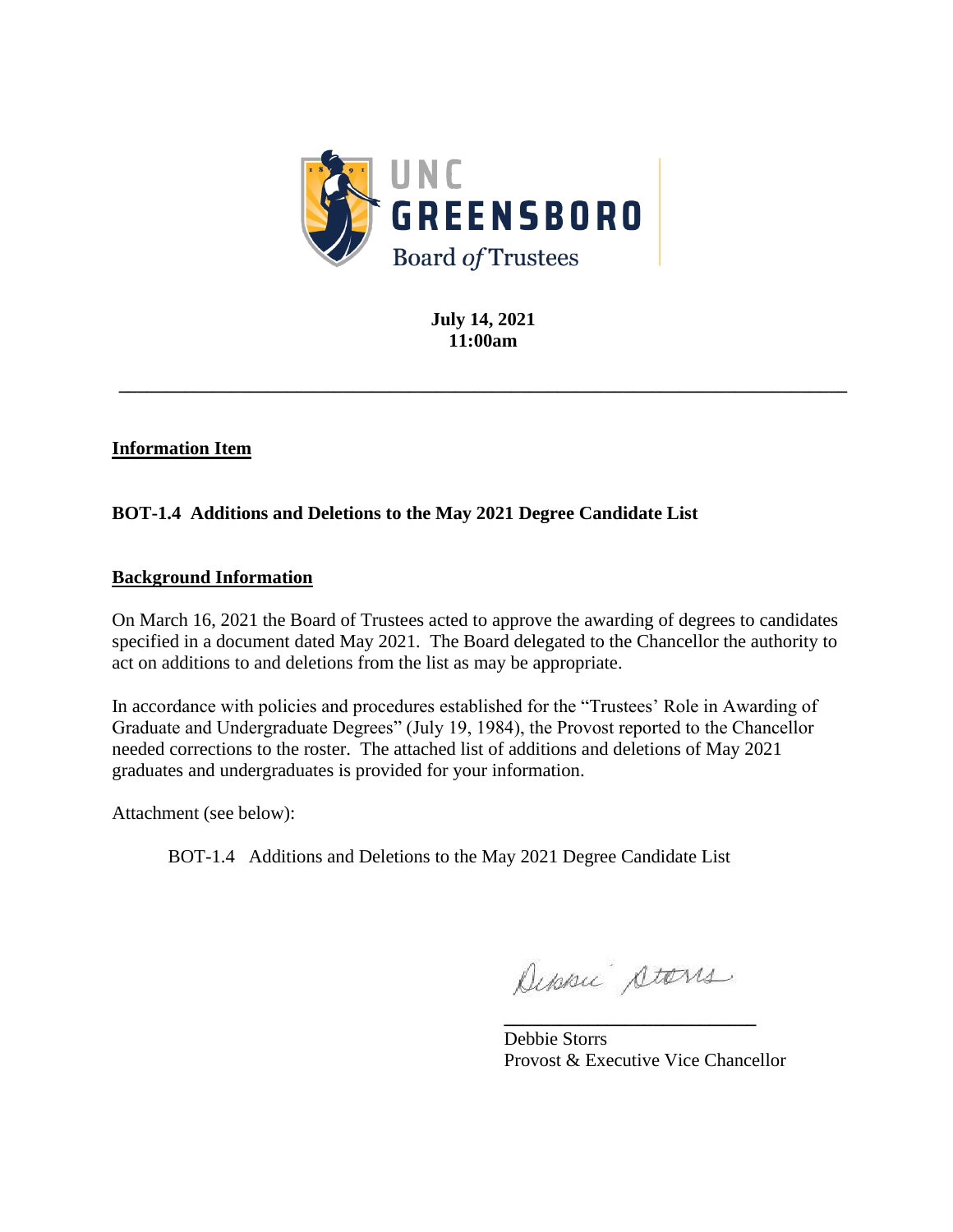

Additions and Deletions to the May 2021 Degree Candidates List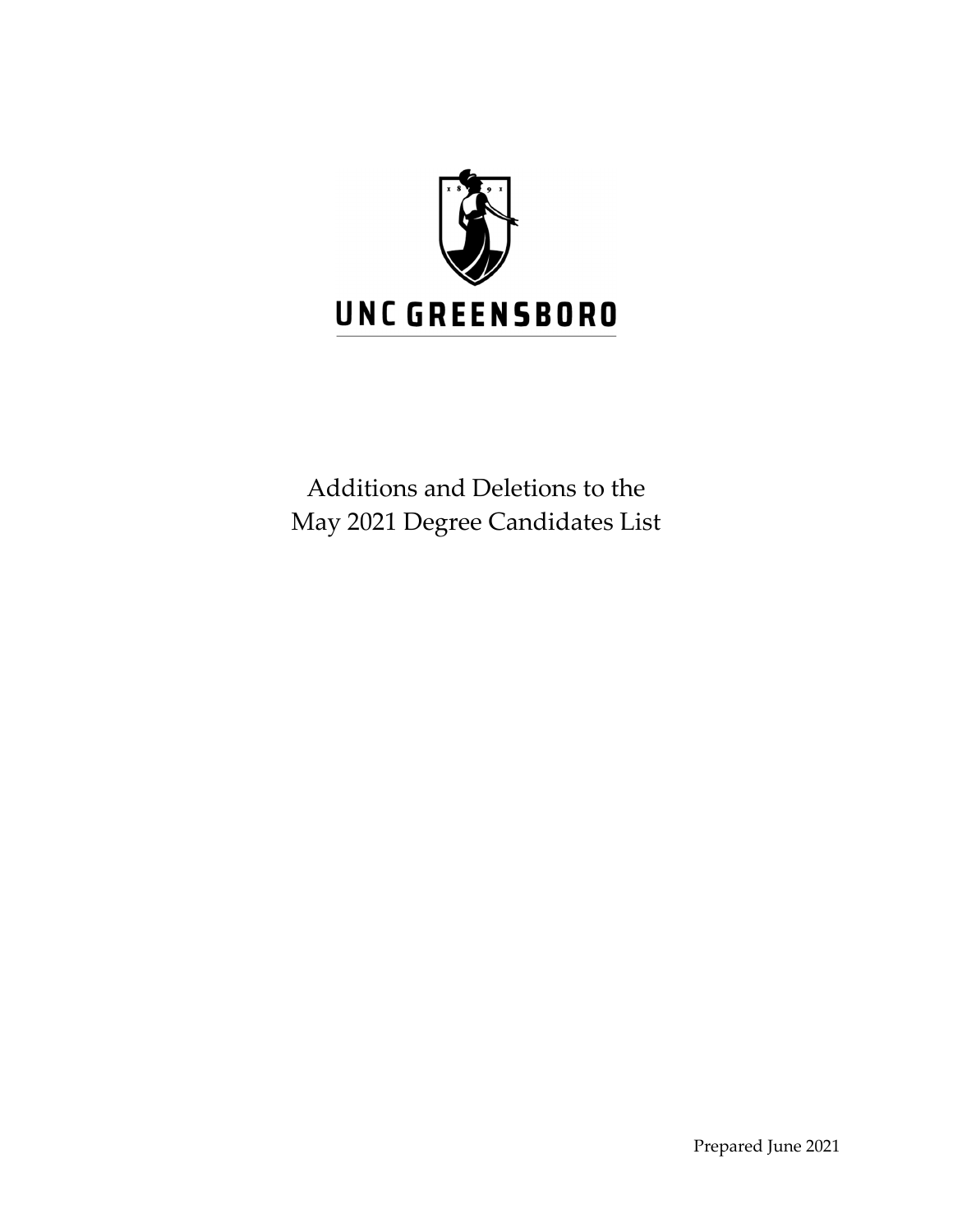#### **ADDITIONS**

## **BA**

Neeti N. Acharya Mark Z. Adkins Elijanet Aguayo‐Sandoval Olatutu A. Ajani Bethany P. Algiere Benjamin T. Allen Kymbalee M. Arcelin Jacob R. Aronson Narysha L. Audrey Claire E. Backstrom Emily R. Balson Aaron P. Banks Irene L. Barnard Zachery I. Barnes Kelsey L. Barrett Anna M. Battista Faith E. Baucom Zachary Becker Jon N. Beliveau Maria I. Bermudez Michelle T. Bernard Mitchell J. Bernier Andrew R. Biro Tayea M. Bloodworth Robert T. Born Diamond C. Bostick Taylor A. Boyd Jake J. Boyer Michaela M. Bradley

Richard T. Bradley Valeria Bravo Edward I. Brim Robert A. Brock Kaitlyn A. Budry Laura E. Burns Anissa D. Burwell Fred L. Butler Katherine J. Camacho Ambrea Campbell Tiana J. Campos Brittany C. Cannon Savanna L. Capps Joseph D. Carroll Zion T. Cash Itzel Castro Daniel T. Cavender Evelyn Chavez Vigueras Jeanette L. Chu Lewis C. Clark Weston A. Clayton Gracie Coble Jada S. Coleman John W. Cooper Kelsey A. Cooper Israel Cordero Rhianna E. Council Kianna M. Cuascut Nehanshi H. Dani Matthew C. Davidson Sarah A. Day Mark A. Dockery

Emma A. Dull Micajah J. Durham Eleni M. Econopouly Shahdan M. Elgazzar Olivia N. Ellis Bryan Espinoza Johanna N. Essien Sarah A. Evans Wardah Farhat Gannon J. Fitzgerald Zachary P. Fletcher David E. Flores Garrett M. Foster Trevante Foust Libby R. Francoeur Jordan S. Frye Jalisa V. Fullwood Kianna J. Funderburk Liam P. Gallagher Ariana S. Garcia Valerie B. Gibson Alexus S. Gilbert Martasia M. Glenn Sadie J. Glenn Jessica L. Golden Ariadna P. Gonzalez Sarabia Cristal Gonzalez Jesse P. Gonzalez‐Parks Cheyanne D. Goodenow Brittney M. Goodwin Jefferson T. Gordon Angel D. Graham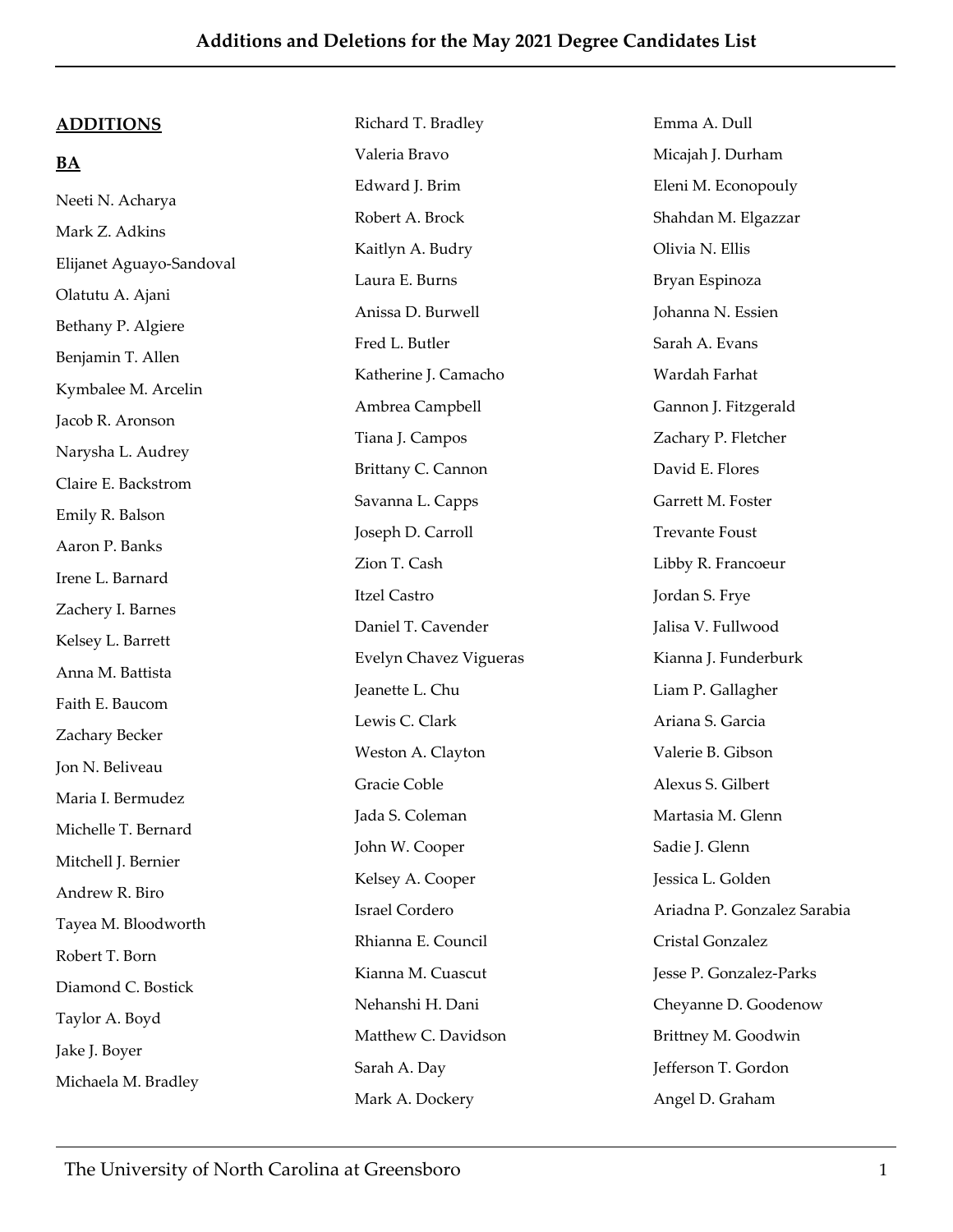Elizabeth P. Gravely Alexi J. Green MaryʹIam I. Griffin Daniel R. Guffey Rosa G. Guzman Santos Shayna R. Haith Jermare J. Harrison Hayley B. Hatcher Samantha J. Hepler Lizet G. Hernandez Grace V. Herndon Kay Hill Quiquiztli A. Hita Malanah A. Hobgood Destini N. Hogan Jacqueline P. Hoover Mikala J. Hopson Grayson A. Horton Jazzmyn A. Howard Jenna Howland Amica L. Hughes Joshua K. Hunter Nadia M. Huntley Isabelle S. Jewell Brianna H. Johnson Sarah M. Jones Micah K. Jordan Alyssa N. Judge Jacob R. Kauzlarich Dalisha C. Kirk Paige R. Kitchen Laura Kuylen

Krystal Kye Angela K. Kyere Allison L. Lambe Adam Lambeth William J. Landacre Kiera T. Lawrence Kasie R. Lones Maricarmen Lopez Emma L. Lovely Christian J. Lucas Naomi Lutuangu Corinne N. Lyons Savanna N. Maddox Kiara D. Mangum Sara M. Manring Rhiannon M. Matich Fiona E. Mattern Jessica A. Mayfield‐Loomis Leslie M. McCain Alexis B. McCullough Stephanie M. McLeod Luiza Mercer Danulet M. Middleton Dylan T. Middleton Emily Mikkelsen Jonathan C. Milan Nada Z. Mohammed Yasmine L. Moody Mitchell J. Moore Alexandria R. Morrison Emily M. Moser Daniel M. Motley

Jose E. Muniz Maryanna M. Navarro Rebecca A. Nieves Malaika M. Nzau Kimberly C. Orellana Jayla B. Parker Matthew J. Passow Antaria L. Phillips Joynazia N. Phillips Aurelie I. Pinto Moreira Selena P. Polk Macy N. Pon Courtney A. Potts Maryalice Pruitt Endia K. Purdie Journey V. Purvis Abigail K. Raig Ali M. Ramirez Garibay Ashley B. Ramos Glenn M. Reardon Abena L. Reynolds Ethan P. Reynolds Darion A. Riley Carelle A. Robinson Barbara Rodriguez Maria G. Rojas Galvan Katrina J. Routh Erica L. Ruhala Steven L. Ruizzo Charles G. Russell Gabrielle O. Samuels Rosa C. Santana‐Cruz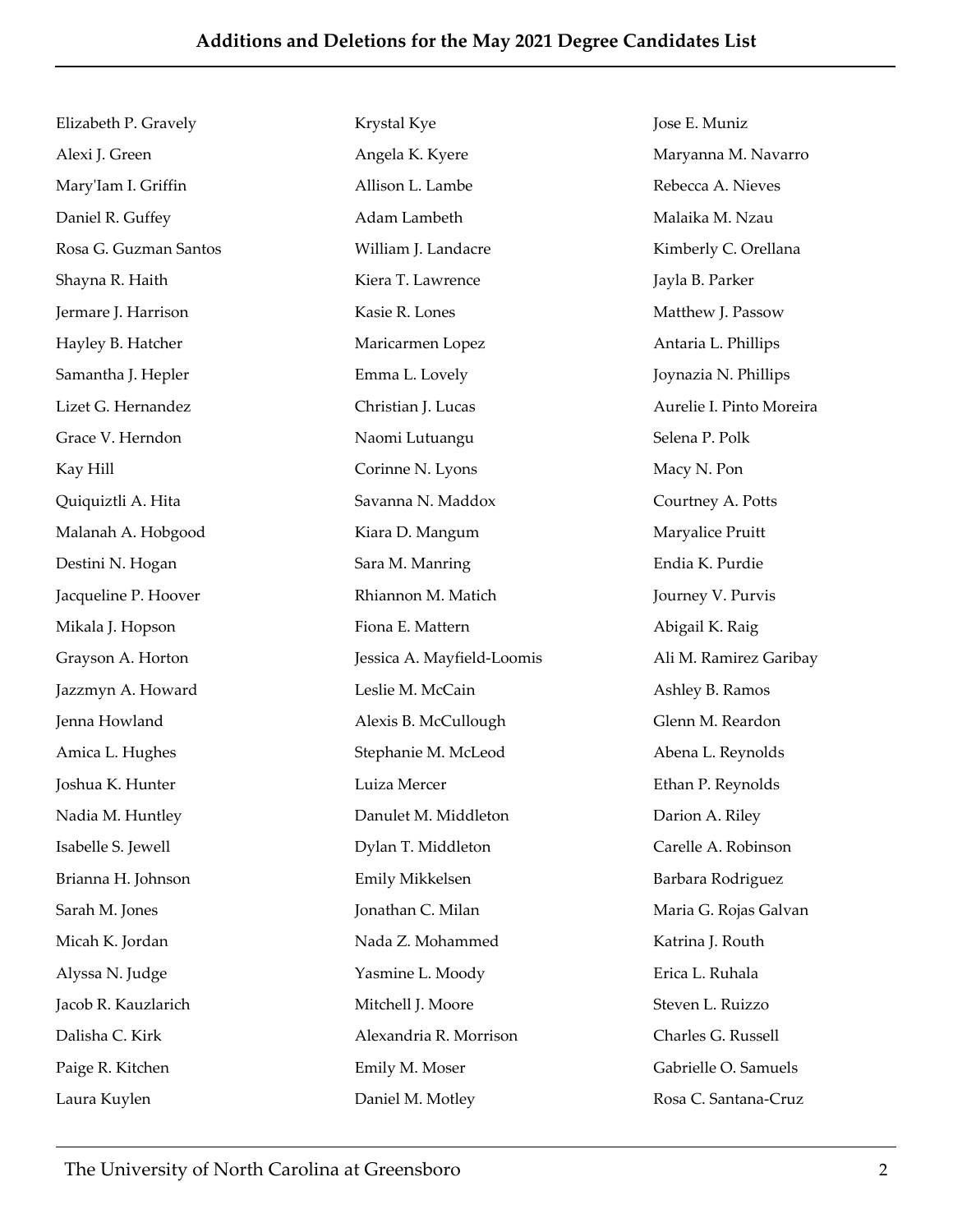Andrea B. Santolim Geller Sam W. Satchwill Chanler A. Satterfield Alec A. Schachner Andrew B. Scott Bethany Scruggs Albina Shabarova Brianna R. Shafer Maia E. Shampo Chloe M. Shell Thomas R. Simmons Tyrrani G. Singleton Nicholas R. Sissel Elijah R. Skipper Katlyn M. Smith Miyanna S. Smith Moniya J. Smith Joshua B. Stainback Candy L. Stanley Hannah D. Stanley Justin D. Stewart Cameron M. Suber Ian T. Surman Kristoria D. Surratt Dynah N. Sutton DeAuszlo J. Swift Kassidy L. Tillotson Adrian Torres Sarah R. Travis Trent N. Turk Kaia M. Turner Gretchen Vankuren

Eric J. Varin Leslie F. Vazquez Eric Walker Jalen R. Walker Malik X. Walker David Walls Myesha N. Washington Lori R. White Jurney Wiggins Rebekah L. Winslow Maria G. Wintermute Mary E. Wolfe Denaisha B. Wortham Jennifer B. Wright Harrison J. Wudel Evan S. Wycoff Dalton L. Yarbrough Damon Youmans Savannah L. Young Shari D. Young Deymaris Zambrana‐Soler **BFA** Ashley B. Bonner Ashley T. Boyd‐Hobbs Malory Cedeno Markayla Chavis Daria S. Clarke Kayla M. Davis Gabriel R. Dorsett Cristina I. Duchesne Alexis R. Faggart Alex J. Faulkner

Kayla E. Gentry Dejah M. Goodman Haylee R. Grissett Antwain L. Hairston Samantha Harris Rosalie M. Howell Jackson T. Israel Brandon J. Jarmasek Neel P. Jathan Mia R. Jones Kate A. Kapps Amaryllis M. Keo Jonathan D. Lee Angelica D. Leslie Nicole M. Lorenz Canyi Ma Aliyah D. McAllister Annie E. Miller Valery B. Morales‐Pasten Emily M. Moser Lane H. Palmer Erika J. Radke Hannah Saseen Salvador M. Serrano James M. Shelton Madison T. Swenson Olivia J. Thompson Kayla H. Timpson Alexis N. Tomlinson Lindsay B. Vernon Kahlia O. Watson Taylor P. Wentz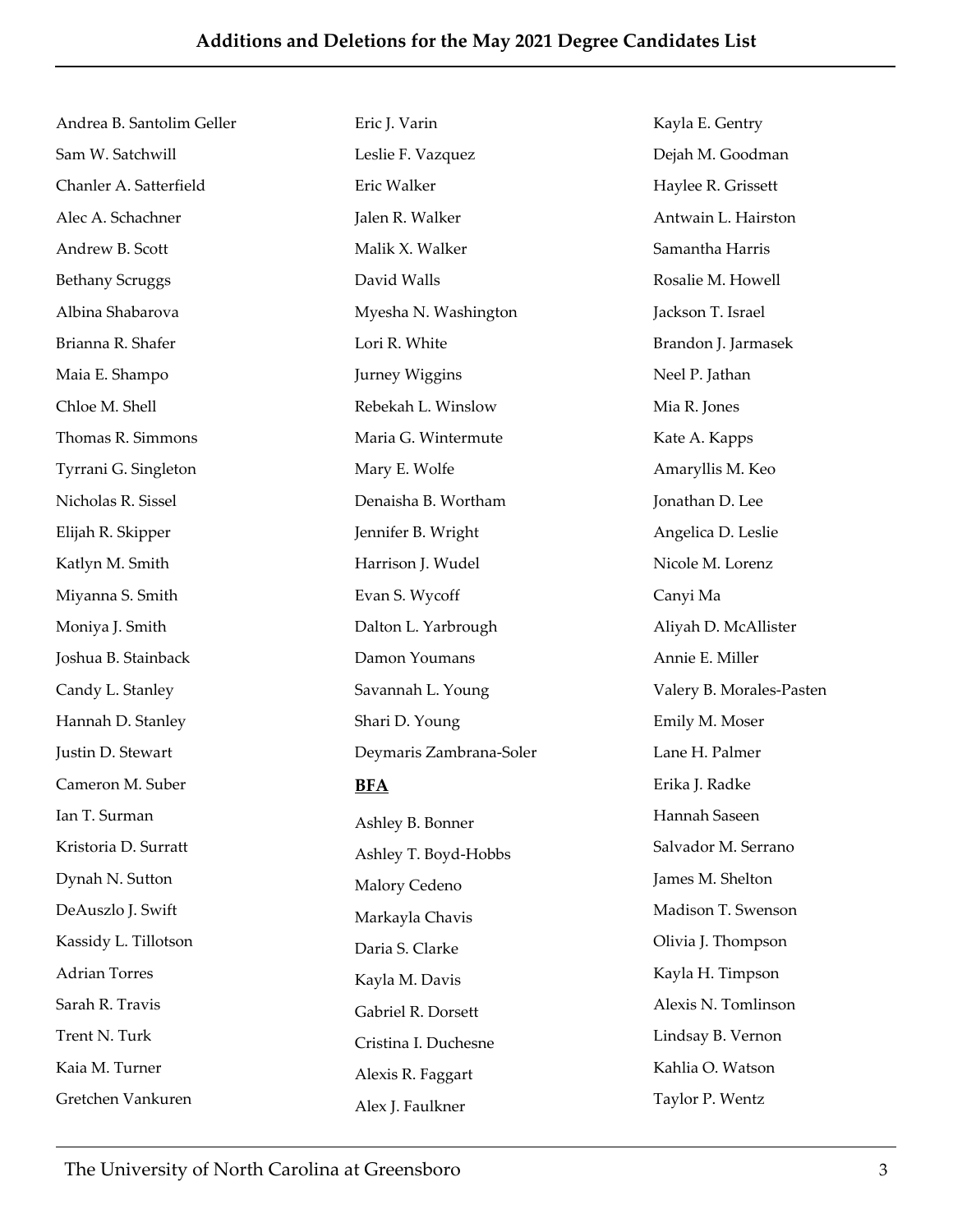Madison C. Williams Chania F. Wilson **BM** Daniel A. Hayden Phillip P. Hoffman Sydney N. Horner Daniel K. Ryan Maxwell N. Sherman Jimmy A. Stewart Jarod W. Tanner Connor L. Tumlinson **BS** Faith C. Abanukam Samara Abdul‐Allah Savannah E. Adams Imran M. Al Nafiee

Razan A. Alasri Sarail T. Alejandro Cristal E. Alfaro‐Guevara Evan D. Allred Lerry M. Almanzar Olivia J. Alston Ali M. Altamimi Lucia A. Aragon Resendiz Brandy M. Arriola Emily N. Ashburn Dina N. Avila Idelisse M. Ayala Bruno Noor A. Ayesh Ahmed O. Badawood Belicia Badibanga

Tasmia Bano Travis L. Barber Matthew T. Barham TaʹLisa Barnes Rebecca L. Barragan Kelsey L. Barrett Madeline C. Barron Kiara N. Bass Jaylynn J. Battle Brenna T. Belcher Claudia G. Benitez Matthew F. Bennett Justin Berilla Jada R. Bethea Tara Bettle Albert E. Bittle Jessica N. Borja Martinez Robert T. Born Kaitlyn E. Bousquet Sokhna K. Bousso Robert Boyles Katelyn N. Brande Christopher Brantley Stephanie L. Brinkley Shaye Brockenborough Quinn B. Brookins Ayana D. Brower Gabriella A. Brown Alexander J. Bryant Mackenzie C. Bugbee Kelly L. Bullins Akira L. Bullock

Emily N. Burger Kylah S. Burnette Sandra L. Busch Autumn P. Calloway Michael G. Calvo Colin L. Campbell Jacquetta D. Campbell Kristopher A. Campbell Joseph W. Campen Jalen Canty Anthony Cardenas Barrera Greyson C. Cassell Melanie Castillo Seth A. Chaffin Steve Chang Avery L. Chavez Yessenia Chavez Cierra M. Colburn Taylor L. Cook Kiarah V. Copney Eric Cortes‐Aguilera Ashley R. Cox Tayah S. Cross Landis M. Current Melanie A. Darges Autumn R. Davis Caitlin O. Davis Jordan C. Davis Tamarah L. Davis Justis M. Day Cassandra G. Dean Isabel Del Angel‐Romero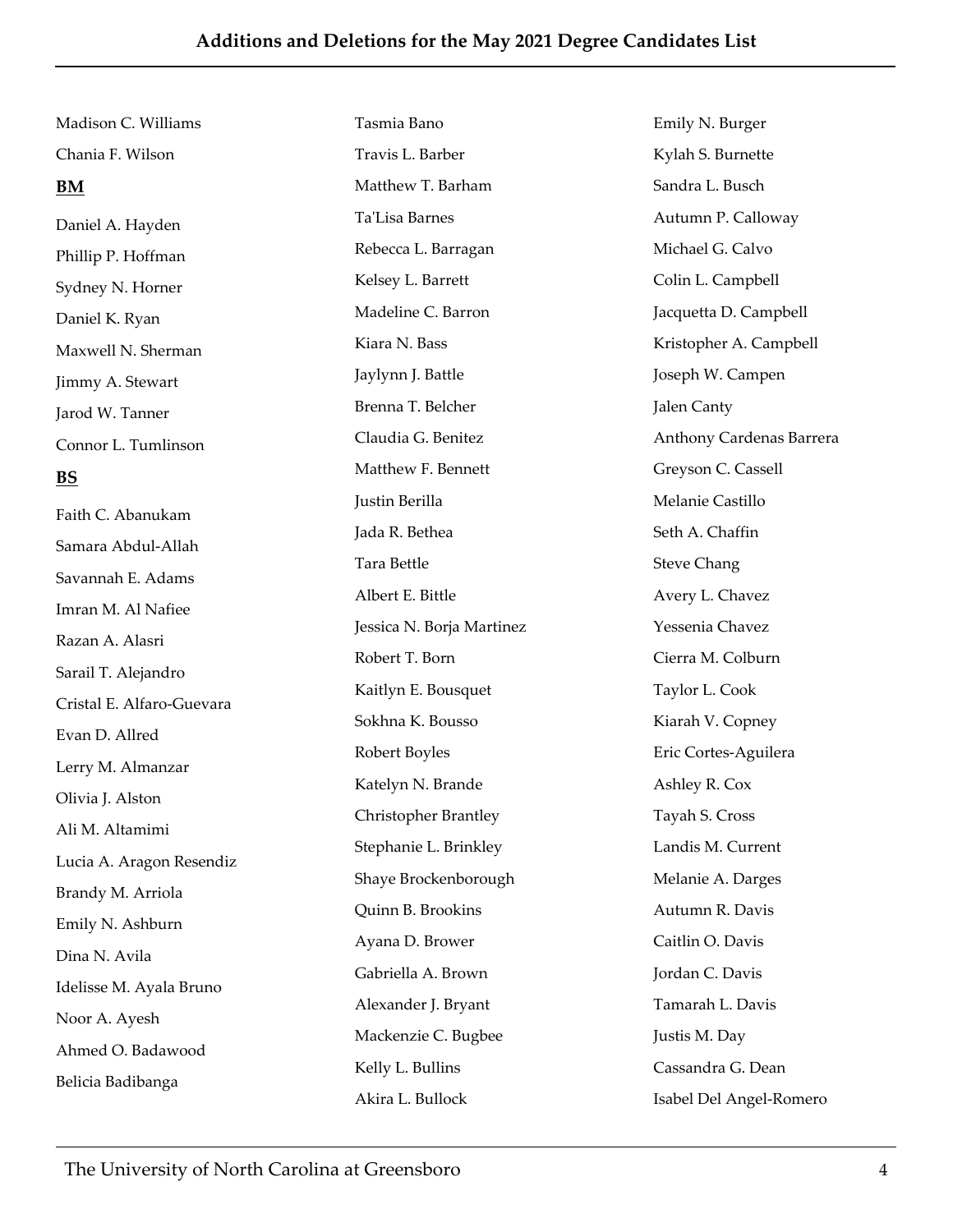Timothy Delisle Chamodya N. Denuwara Kassidy F. Dill Benjamin W. Dixon Daijah A. Dixon Amoni M. Downing Shayla A. Ebert Miriam Efrem Colter L. Ellis Patrick O. Emerem Remy Emeto Christopher Q. English William Essick Maxwell Ettinger Daisha D. Faison Ashley E. Ferguson Rose C. Fish Charles H. Forrest Amina Fraz Kathryn J. Fuller Kelly C. Funes Ayala Ian D. Gallagher Justin Ganim Emely Garcia Francisco I. Garcia Megan C. Garcia Natalia L. Garrett Marsielle George Ashley R. Giancola Lakeysha M. Gilleylen Julia C. Godwin Sarah Goins

Emily P. Goldsmith Nadja D. Gomez Daniel Gonzalez Blanco Sandrajean S. Goodwin Brian Goughnour Jenna E. Grant Hunter H. Greene Nicholas F. Grewe Bayley N. Griffin Jared A. Gritz Zheng Guan Maria Y. Guzman Stephen P. Hampson Allison N. Hampton Kia L. Harden Anna L. Harmon Jacqueline H. Harper Hannah N. Harrell Larry L. Harrison Maggie L. Hart Nikita N. Harvey Fahris Hector Jacob C. Hedgecock Stacy M. Hendrix Savanna A. Henry Natalie A. Hensel Kailyn R. Herold‐Rhoe Daniel W. Hicks Nour E. Hijazi Christian A. Hill Jawonnis T. Hinton Emma E. Honeycutt

Jacqueline P. Hoover Alex K. Hoppe Khaled J. Humaidan Leah A. Hunsucker Dragan Iveljic Lilian I. Izundu Celeste D. Jackson Amee J. Jailwala Mahssiah Jamir Jordan R. Jarvis Jessica L. Jeffus Benjamin E. Johnson Justin D. Johnson Savannah Johnson Tangela C. Johnson Tyler K. Johnson Quinton T. Jones Daniel Juarez Jenny Ka Mikayla B. Kaczmarczyk Bibek Karki Charlene A. Kearney Jackson Y. Keever Dana M. Kelley Brianna M. Kennedy John D. Ketchum Samarth Khasakia Gary R. Kight Mackayla L. Kinley Zakary A. Kumar Brandon J. Kyle Jenna N. Lacasse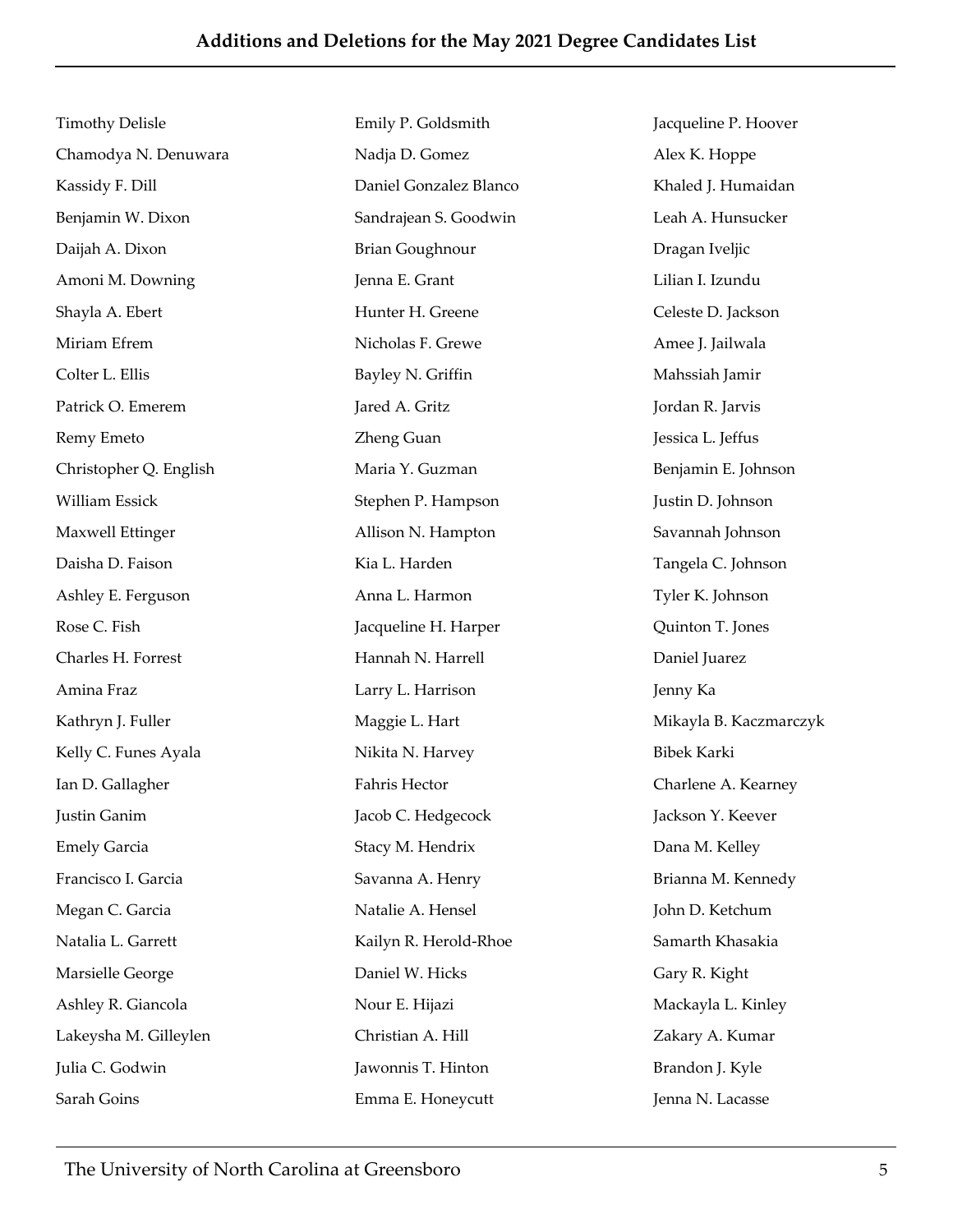Allison L. Lambe Olivia R. Lamendola Amy G. Laster Vi Q. Le Ashley R. Lee Elisha Lee Jacob D. Lete Hannah M. Lewis Heng Li Jordon T. Lilly Caroline M. Lombardino Nya L. Long Jonathan M. Lord Elaine B. Lundy Chenlu Luo Brian A. Mack Christian N. Manga Charlette R. Mans Marissa L. Martin Madison H. Mastri Arianna S. Mathewson Halee A. Mazzuca William A. McCraw Rasheed E. McFadden Daniel M. McHone Maegan McNeal Catherine Mcmasters Alicia L. Mcneil Matthew C. Meadors Maya L. Middlebrooks Hilda Midianga Brittany M. Miller Michael A. Miller Mikhaela Pat V. Mitre Summer L. Mize Yousif M. Mohamed Fatima T. Mohammed Kimberly E. Molen Gavin T. Moore Jacob A. Moore Lily R. Morgan Mekkah A. Morings Jahnae M. Moultrie Marina Moussa Ajay Muthukkumar Jordon P. Myers David K. Naylor Fay Nketiaa‐Agyepong Chan Non Jennifer Northup Casey M. Odero Kimberly A. Orbe Garcia Madison A. Owings Devon Parks Isabel Pearce Sarah Pellizzari Elizabeth Pena Stephany A. Perales Niklas G. Perslow Atiya F. Petteway Shaun M. Pitts Kenneth D. Plaster Alicia M. Plaza‐Byrd Austin M. Pope

Jeremiah D. Pope Carter R. Potts Christopher P. Presson Michael D. Pyant Taylor C. Pyburn Juan E. Quiroa Roxanna R. Ramirez Steven A. Ramirez Isa S. Ramos‐Castillo Yukti Rani Kalob D. Reinholz Alexaundria I. Rett Sydney Revell Molly E. Reynolds Chanel N. Rhodes Anne Richardson Chayton A. Roberts Shontell M. Roberts Deasia R. Robinson Ismael Rodriguez Juan G. Rodriguez Madeline Rodriguez Tatiyana T. Ross Kelly A. Roten Ian C. Roth Chloe M. Ruffieux Edwin Ruhiu Diana L. Salazar Nadia Salou Doudou Amantii Samson Michael‐John J. Scenti Sandra N. Schaedler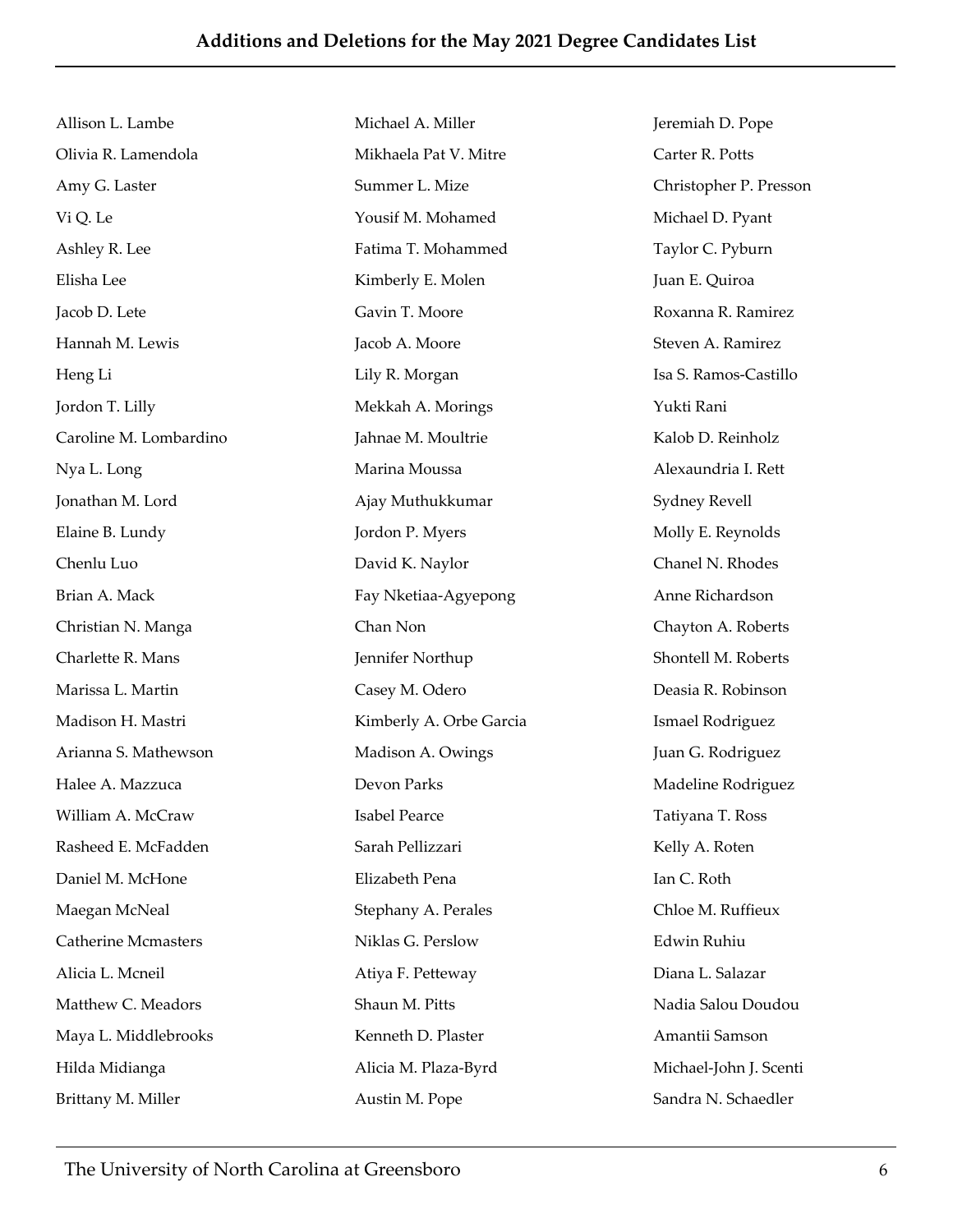| Anna M. Scotton              | Katelin A. Vaughan                | Julia R. Brown            |
|------------------------------|-----------------------------------|---------------------------|
| Emily M. Serafim             | Tyler A. Vaughan<br>Julia Chatham |                           |
| Mahtarr Sey                  | <b>Brendan Vences</b>             | Victoria L. Coggins       |
| Farah Shaheen                | Merna M. Wahba                    | Jeremy A. Corn            |
| Emma K. Shelton              | Austin B. Walker                  | Juliana L. Elhag          |
| Bailey S. Shubert            | Tyler N. Wallschleger             | Miah C. Faggart           |
| Megan B. Simmons             | Trajon M. Wampler                 | Samuel O. Foster          |
| Demi M. Smalls               | Katelyn A. Welborn                | Karen Y. Garcia-Godoy     |
| Abigail L. Smith             | Brianna M. Wheeler                | Mikkayla S. Hailey        |
| Ayjah S. Smith               | Dorothy D. Wheeley                | Charles Harris            |
| Malea M. Smith               | Zachery R. Whitaker               | Hannah L. Hartzog         |
| Normandy A. Smith            | Xaybrianna White                  | Nicole Howard             |
| Virginia A. Smith            | Zackary A. Whitt                  | Theresa N. Hunter         |
| Kaylee B. Snellen            | Jelilah Wiggleton                 | Kayanna J. Johnson        |
| Asma Sohail                  | Ian M. Wilhelmsen                 | Darcie B. Kiger           |
| Anna Pernilla Sorensen       | Abigail J. Williams               | Dorothy S. Kyei           |
| Tasharli J. Spellman         | Leah E. Williford                 | Sarah E. Lane             |
| Tyler J. Spencer             | Tenaj Wilson                      | Alexis L. Long            |
| Andrew J. Staley             | Hogan M. Windish                  | Hannah M. Lopez           |
| Antasia Stanback             | Danaley M. Woazeah                | Lisa J. Malave-Williams   |
| Jennifer M. Stanley Leftwich | Kevin N. Wright                   | Felicia R. McFadden       |
| Krystal M. Stevenson         | Kayla N. Young                    | Diamond C. McPhatter      |
| Bernice R. Stitt             | Savannah Yount                    | Krystal A. Moats          |
| Morgan M. Stoeling           | Nathaniel Zinnerman               | Annmarie R. Moodie        |
| Taryn A. Stuart              | Hasler Zuniga                     | Leslie C. Nichols         |
| Paula N. Swain               | <b>BSN</b>                        | Sheridan A. Oliver Martin |
| Jihan S. Tadili              | Jose Gabriel M. Aguirre           | June C. Parsons           |
| Whitney G. Tobatto           | Delvin T. Aricatt                 | Emma C. Ramirez Vaz       |
| Aislyn E. Toloza             | Kendall S. Beck                   | Ashley B. Ramos           |
| Linh B. Tran                 | I-Li S. Blair                     | Amber T. Rocham           |
| Evdoksia Tsakas              | Angela R. Blohm                   | Elismar V. Rosado-Batista |
| Jimmy Vang                   | Alison Bretzke-Carty              | Madeline J. Rose          |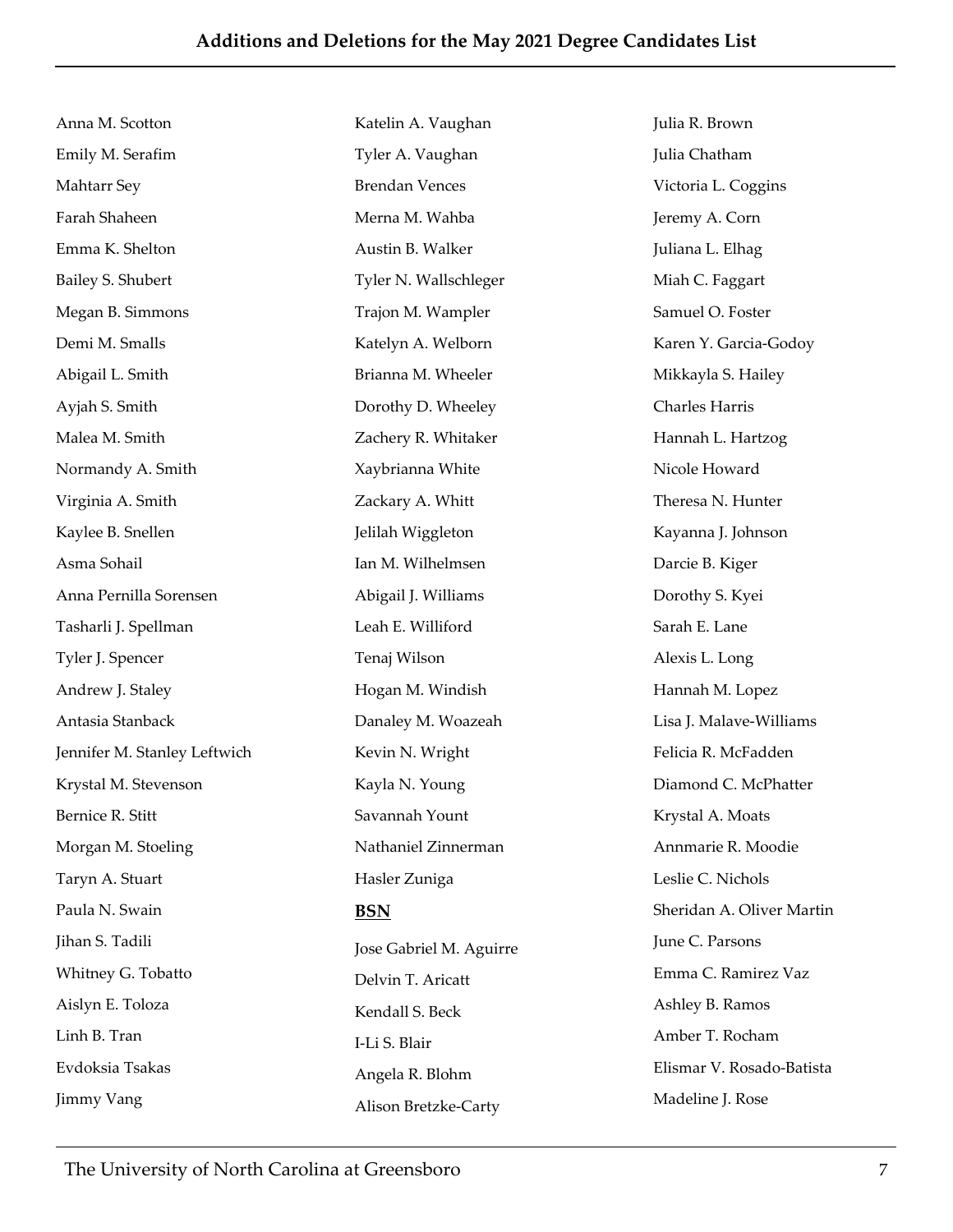| Cheryl H. Smith        | Ann M. Olson             |  |
|------------------------|--------------------------|--|
| Nikki L. Smith         | Alyssa L. Peeler         |  |
| Erica D. Sullivan      | Adolfo J. Rodriguez Nava |  |
| Cristal Urquiza Rivera | Molly N. Rogers          |  |
| Melissa D. Williams    | Sheletha D. Ross         |  |
| Rahchelle Williams     | Julieta C. Santillan     |  |
| Nadezhda Woodland      | Meghan O. Sioussat       |  |
| Linda Xiao             | Stacy L. Wareham         |  |
| Nancy C. Yarnell       | Clydnel K. Williams      |  |
| Sydney M. Ziemba       | Miranda A. Yow           |  |
| <b>BSW</b>             | <b>DNP</b>               |  |
| Bethany D. Blizard     | Tammy Katz               |  |
| Angy Brinson           | <b>EDD</b>               |  |
| Elizabeth A. Brittain  | Ashley D. Goodlett       |  |
| Patrick A. Brown       | $MAT$                    |  |
| Tania A. Brown         | Susana Martinez          |  |
| Karrisa S. Clinkscales | <u>MLISC</u>             |  |
| Amy G. Collazo         |                          |  |
| Isaac R. Dannenberg    | Tamara Swift             |  |
| Haley L. Dawkins       | $\overline{\text{MM}}$   |  |
| Tiffany Y. Dumas       | Kayla Jenkins            |  |
| Ariel Evans            | <u>MPA</u>               |  |
| Benjamin D. Fraifeld   | Sara E. Butner           |  |
| Kellyce N. Hebert      | <b>PBC</b>               |  |
| Kiara S. Hickman       | Autumn L. Davis          |  |
| Kalen F. Holliday      | <b>Ashton Moss</b>       |  |
| Emily M. Housley       |                          |  |
| Tiffany M. Johnson     |                          |  |
| Claudia G. Moore       |                          |  |
| Karmen M. Mowery       |                          |  |
| Karen Munoz            |                          |  |

Luisa F. Nunez‐Uva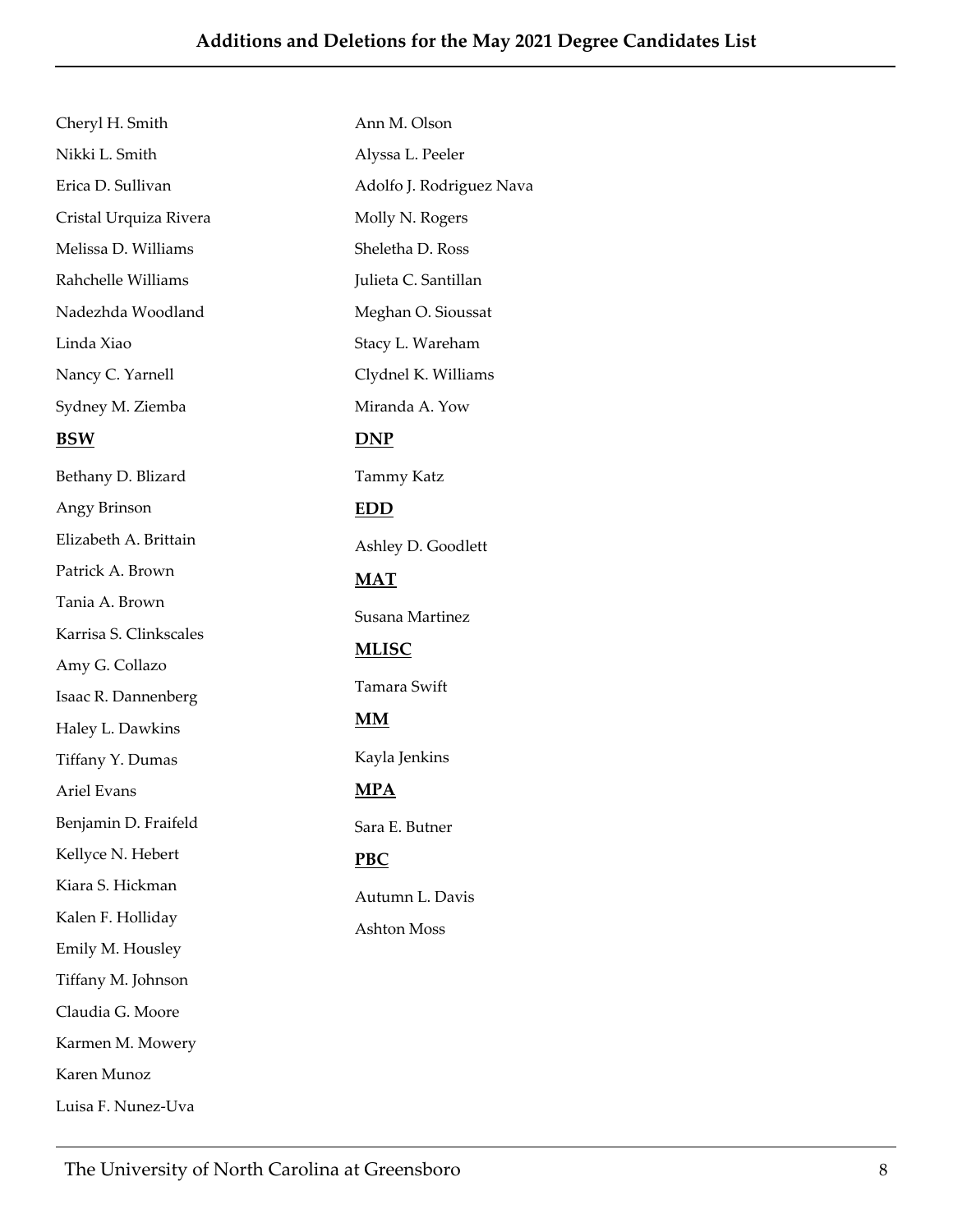#### **DELETIONS**

## **BA**

Amy B. Benjamin Christian Chavez Yu Wen Chung Kristi N. Clapp Prince T. Collins Mya H. Douglas‐Allen Jacobie D. Goodwin Stephen J. Harriman Jah‐Nei Z. Jones Caitlin H. Ledford Elijah K. Macon Jelani J. Pope Tammy D. Powell Pratishna Rana Sukriti Ranjan Thomas C. Rapp Julieta C. Santillan Terry T. Shoe Blair B. Simpson Stephanie A. Yaeger **BFA**

Cassandra E. Coleman **BS**

Sophie R. Appelbaum Jalen T. Best Christopher R. Chaney Timothy J. French Justin Huang Jacob W. Keever

Steven Lee Charli A. Mabe Keith McCoy Bradley S. Puglisi Jorgelis G. Quijano Nunez Jamaal E. Williams **DMA** Robert C. Burns Kirsten J. Gray Joseph B. Jones Walton A. Lott Elliott T. Stanger Jillian M. Storey Kelley I. Tracz Mengfei Xu **DNP** Tammy E. Norris William J. Rice **EDD** Jeffrey D. Akers Andrea L. Bender Susan W. Chappell Stephanie S. Helsabeck **MA** Lida B. Cook Leia F. Eller Jasmine E. Golden Fabian Hernandez

Laurence J. Hite

Crystal A. Mackinnon

Jong Won Lee

Elizabeth C. Moberly Briana C. Powell Nicholas H. Smurthwaite Janai R. Williams Lawrence J. Wilson **MAT** Janeth V. Carreno Amanda Crede **MBA** Brad K. Gooch Evan M. Graham Nghouo Fakeng Hugues Martial Siaka S. Seilengah **MED** Micaela L. Bermudez Teron K. Brooker‐Parquet Melisa V. Greene Susana Martinez Olivia S. Stone **MFA** Monica T. Davis **MLIS** Sarah‐Esther M. Belinga Violetta V. Nikitina **MM** Kayla B. Childers

Caroline E. Dunmire

### **MPA**

Grace C. Craig Bradley M. Wallace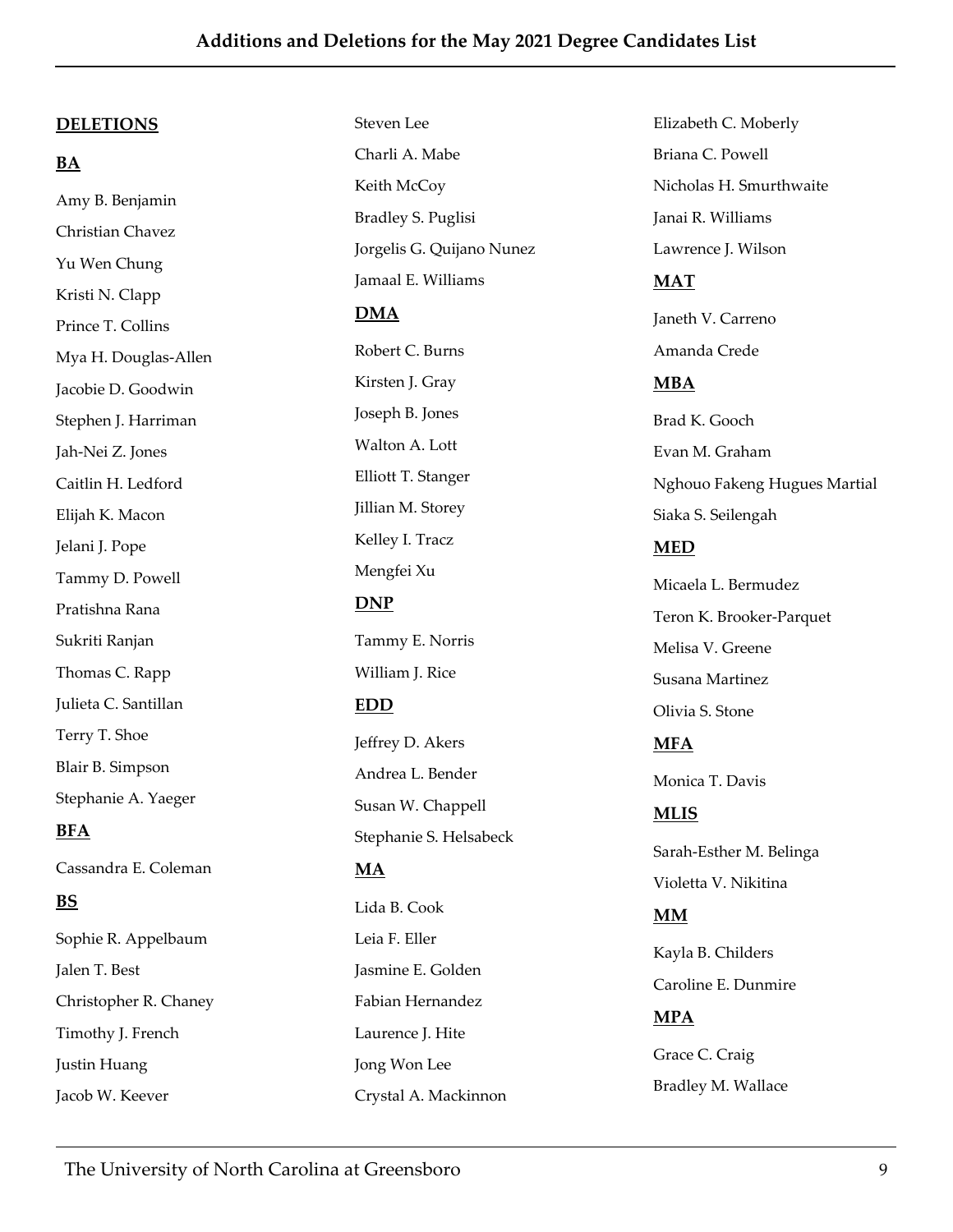| <u>MS</u>                 | Kiara F. Allison          |
|---------------------------|---------------------------|
| Sierra L. Bowser          | Samar A. Alwehaibi        |
| Brandon H. Deal           | Matthew C. Armstrong      |
| Aliah D. Elbert           | Amanda C. Barnes          |
| Yashi Feng                | Nichole M. Bignall        |
| Elvis M. Foli             | Jessica S. Caporaso       |
| Gabriella Gaje            | Matthew M. Carnaghi       |
| Aishwarya Gouru           | Kimberly M. Cheek         |
| Tyler J. Greenstein       | Lakshmi Gayitri Chivukula |
| Mariana Huerta            | Joyce F. Clapp            |
| Reshma Jayaram            | Gabrielle P. Dailey       |
| Jhansi Lakshmi Kallempudi | Barbara A. Deskins        |
| Sanam Khalili             | Gail M. Elliott           |
| Karen S. Kirkman          | Maria S. Gil del Alcazar  |
| Godwin K. Kwawu           | Joshua K. Gorsuch         |
| Ashley A. Perry           | Haley B. Harrison         |
| Rohith Rangineni          | Matthew D. Hawkins        |
| Nayma Romo Bechara        | Darin C. Hodges           |
| Tingyu Shi                | Karen B. Hoeve            |
| Ian C. Skarring           | Jeffrey S. Jalovec        |
| Melissa L. Smith          | Camille L. Kluttz-Leach   |
| Robert A. Smitherman      | Hamza A. Moafa            |
| Xinrui Zhang              | Matthew M. Phillips       |
| Hua Zhong                 | Brittany B. Pinkerton     |
| <b>MSAT</b>               | Isai Robledo              |
| Shameka M. Sharpe         | Marcelo Schwarz Giribaldi |
| PBC                       | Geumran Seo               |
|                           | Snehal A. Shah            |
| Asghar Ali                | Yuki A. Sugimoto          |
| Ashton C. Bare            | Onyinyechi C. Ukaegbe     |
| <u>PHD</u>                | PMC                       |
| Sulaiman O. Adeoye        | Robert C. Burns           |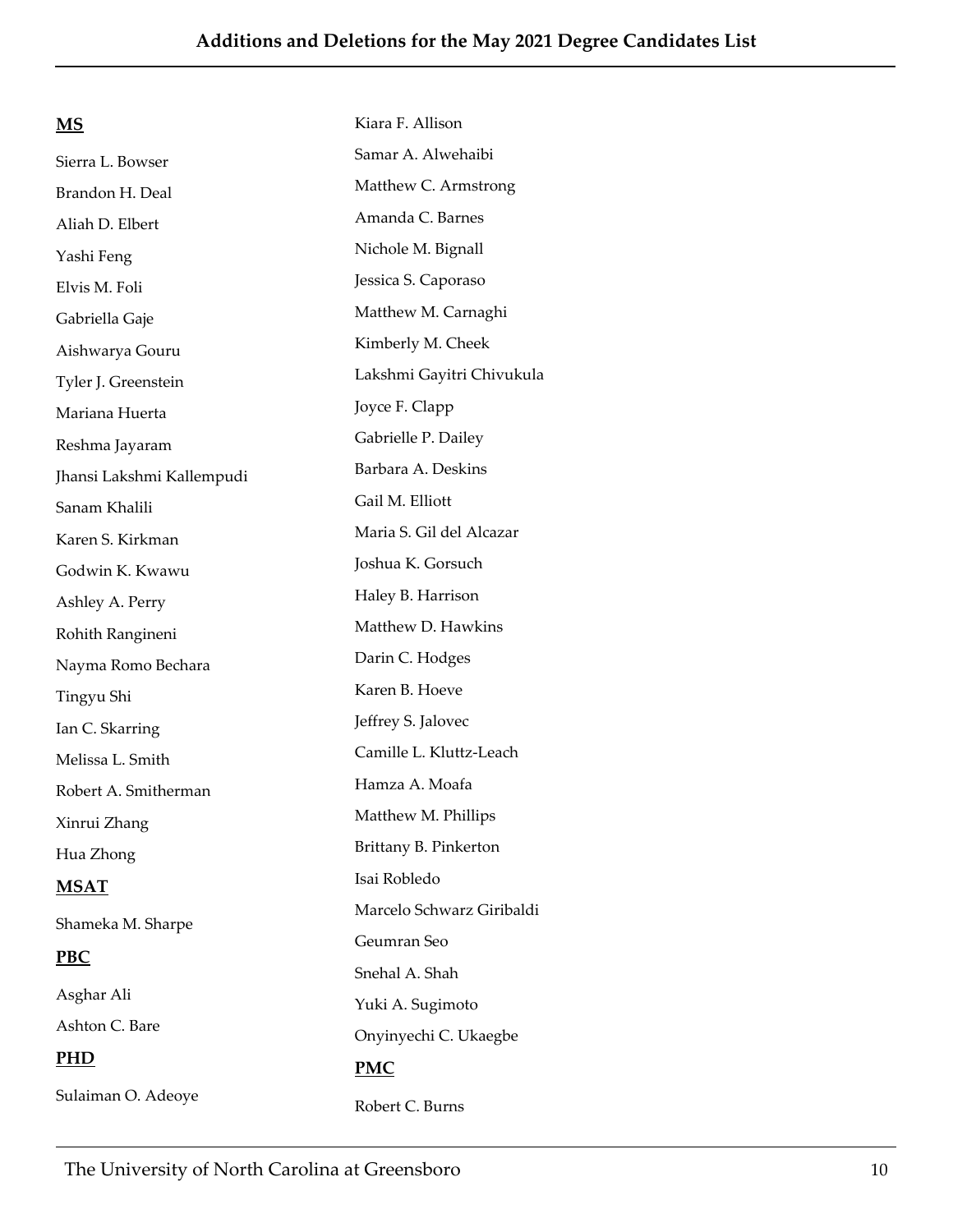# **Undergraduate Degrees To Be Awarded**

| <b>BA</b>  |                                    |  |
|------------|------------------------------------|--|
| <b>BFA</b> |                                    |  |
| BM         |                                    |  |
| <b>BS</b>  |                                    |  |
| <b>BSN</b> | Bachelor of Science in Nursing 147 |  |
| <b>BSW</b> |                                    |  |
|            |                                    |  |
|            |                                    |  |

## **Graduate Degrees and Certificates To Be Awarded**

| <b>DMA</b>    |                                  |  |
|---------------|----------------------------------|--|
| <b>DNP</b>    |                                  |  |
| <b>EDD</b>    |                                  |  |
| <b>EDS</b>    |                                  |  |
| <b>MA</b>     |                                  |  |
| <b>MAT</b>    |                                  |  |
| <b>MBA</b>    |                                  |  |
| <b>MED</b>    |                                  |  |
| <b>MFA</b>    |                                  |  |
| <b>MLIS</b>   |                                  |  |
| <b>MLISC</b>  |                                  |  |
| <b>MM</b>     |                                  |  |
| <b>MPA</b>    |                                  |  |
| <b>MPH</b>    |                                  |  |
| <b>MS</b>     |                                  |  |
| <b>MSA</b>    |                                  |  |
| <b>MSAT</b>   |                                  |  |
| <b>MSN</b>    | Master of Science in Nursing  15 |  |
| <b>MSNMBA</b> |                                  |  |
| <b>MSW</b>    |                                  |  |
| <b>PBC</b>    |                                  |  |
| <b>PHD</b>    |                                  |  |
| <b>PMC</b>    |                                  |  |
|               |                                  |  |
|               |                                  |  |